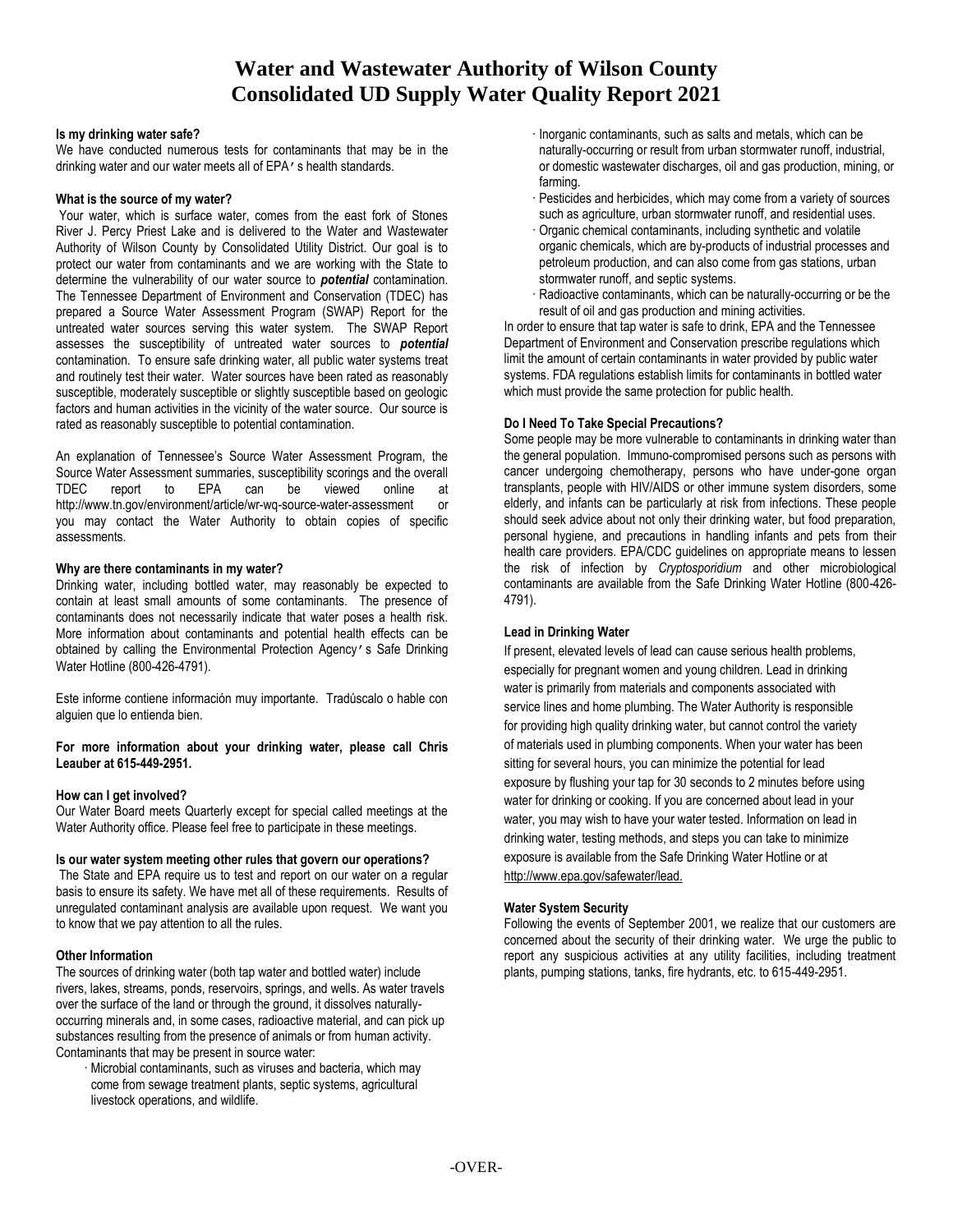# **W a t e r Q u a l i t y D a t a**

#### **What does this chart mean?**

- MCLG: Maximum Contaminant Level Goal, or the level of a contaminant in drinking water below which there is no known or expected risk to health. MCLGs allow for a margin of safety.
- MCL: Maximum Contaminant Levels are set at very stringent levels. To understand the possible health effects described for many regulated constituents, a person would have to drink 2 liters of water every day at the MCL level for a lifetime to have a one-in-a-million chance of having the described health effect.
	- AL Action Level, or the concentration of a contaminant which, when exceeded, triggers treatment or other requirements which a water system must follow.
- Parts per million (ppm) or Milligrams per liter (mg/l) explained as a relation to time and money as one part per million corresponds to one minute in two years or a single penny in \$10,000.
- Parts per billion (ppb) or Micrograms per liter explained as a relation to time and money as one part per billion corresponds to one minute in 2,000 years, or a single penny in \$10,000,000.
- Parts per trillion (ng/L) or Nanograms per liter (ng/l), explained in terms of money as one penny in \$10,000,000,000.
- Picocuries per liter (pCi/L) Picocuries per liter is a measure of the radioactivity in water.
- Nephelometric Turbidity Unit (NTU) nephelometric turbidity unit is a measure of the clarity of water. Turbidity in excess of 5 NTU is just noticeable to the average person.
- TT Treatment Technique, or a required process intended to reduce the level of a contaminant in drinking water.
- BDL- Below Detection Limit
- ND- Non-Detects-laboratory analysis indicates that the contaminant is not present.
- Mrem/yr- Millirems per year- measure of radiation absorbed by the body.
- MRDL-Maximum Residential Disinfectant Level-The highest level of disinfectant allowed in drinking water. There is convincing evidence that addition of a disinfectant is necessary for the control of microbial disinfectants.
- MRDLG Maximum residual disinfection level goal. The level of a drinking water disinfectant below which there is no known or expected risk of health. MRDLGs do not reflect the benefits of the use of disinfectants to control microbial contaminants.
- HAL (Health Advisory Level) EPA's health advisory levels were calculated to offer a margin of protection against adverse health effects to the most sensitive populations.

Unless otherwise noted, data presented in this table is from sampling performed during the 2021 calendar year by Consolidated U.D. (CUD).

| Contaminant                                                          | Violation<br>Yes/No | Level<br>Detected                                                                                     | Range of<br>Detections | Date of<br>Sample                    | <b>MCLG</b>           | <b>MCL</b>                                                     | Likely Source of Contamination                                                                                                                                                                                                                                                                      |
|----------------------------------------------------------------------|---------------------|-------------------------------------------------------------------------------------------------------|------------------------|--------------------------------------|-----------------------|----------------------------------------------------------------|-----------------------------------------------------------------------------------------------------------------------------------------------------------------------------------------------------------------------------------------------------------------------------------------------------|
| <b>Total Coliform</b><br>Bacteria <sup>1</sup>                       | N <sub>o</sub>      | $\Omega$                                                                                              | n/a                    | 2021                                 | n/a                   | <b>TT</b>                                                      | Naturally present in the environment                                                                                                                                                                                                                                                                |
| Copper <sup>1</sup><br>0 out of 30 sites<br>exceeded action<br>level | $\overline{No}$     | $90^{th}\% =$<br>$0.0936$ ppm                                                                         | n/a                    | 2021                                 | 1.3<br>ppm            | $AL=1.3$ ppm                                                   | Corrosion of household plumbing systems; erosion<br>of natural deposits; leaching from wood<br>preservatives                                                                                                                                                                                        |
| Fluoride                                                             | N <sub>o</sub>      | $0.44$ ppm avg.                                                                                       | $0.19 -$<br>$0.96$ ppm | Monthly                              | $\overline{4}$<br>ppm | 4 ppm                                                          | Erosion of natural deposits; water additive which<br>promotes strong teeth; discharge from fertilizer and<br>aluminum factories                                                                                                                                                                     |
| Nitrates                                                             | N <sub>o</sub>      | $0.989$ ppm                                                                                           | n/a                    | 10/5/21                              | n/a                   | 10 ppm                                                         | Leaching from septic tanks; sewage; erosion of<br>natural deposits                                                                                                                                                                                                                                  |
| Lead <sup>1</sup><br>0 out of 30 sites<br>exceeded action<br>level   | No                  | $90^{th}\% =$<br>$0.001$ ppb                                                                          | n/a                    | 2021                                 | $\theta$<br>ppb       | $AL=15$ ppb                                                    | Corrosion of household plumbing systems, erosion<br>of natural deposits                                                                                                                                                                                                                             |
| Sodium                                                               | No                  | 19.4 mg/l                                                                                             | n/a                    | 7/6/21                               | n/a                   | n/a                                                            | Erosion of natural deposits                                                                                                                                                                                                                                                                         |
| <b>TTHM</b><br>(Trihalomethane)                                      | $\overline{No}$     | 61.1 ppb Highest<br>running annual<br>avg.                                                            | $4 - 72.5$<br>ppb      | Quarterly                            | n/a                   | 80 ppb                                                         | By-product of drinking water chlorination                                                                                                                                                                                                                                                           |
| <b>HAA</b><br>(Haloacetic Acids)                                     | No                  | 49.3 ppb Highest<br>running annual<br>avg.                                                            | $2.1 - 64.0$<br>ppb    | <b>Ouarterly</b>                     | n/a                   | 60 ppb                                                         | By-product of drinking water chlorination                                                                                                                                                                                                                                                           |
| Turbidity (Lowest<br>monthly percent of<br>samples meeting<br>limit) | No                  | Lowest monthly<br>percentage was<br>96.7% below .3<br>ntu (highest level<br>detected was 0.60<br>ntu) | $0.02 -$<br>$0.60$ ntu | Continuous                           | n/a                   | At least 95% of<br>monthly samples<br>must be below 0.3<br>ntu | Natural river sediment. Turbidity is a measurement<br>of the cloudiness of the water. We monitor it because<br>it is a good indicator of the effectiveness of our<br>filtration system. CUD met the treatment technique<br>for turbidity with 96.7% of monthly samples below<br>the limit of .3 ntu |
| Chlorine <sup>1</sup>                                                | No                  | 1.27 ppm avg.                                                                                         | $0.6 - 1.8$<br>ppm     | 2021                                 | <b>MRDLG</b><br>4 ppm | MRDL 4 ppm                                                     | Source water additive to control microbes                                                                                                                                                                                                                                                           |
| <b>Total Organic</b><br>Carbon (ppm)*                                | No                  | n/a                                                                                                   | n/a                    | n/a                                  | n/a                   | <b>TT</b>                                                      | Naturally present in the environment. We met<br>Treatment Technique for TOC in 2021.                                                                                                                                                                                                                |
| Chlorine Dioxide                                                     | No                  | 0.079 ppm avg.                                                                                        | $0 - 0.61$<br>ppm      | Daily                                | $MRDLG = .8$<br>ppm   | .8 ppm                                                         | Water additive used to control microbes                                                                                                                                                                                                                                                             |
| Chlorites                                                            | No                  | 0.708 ppm avg.                                                                                        | $0.05 -$<br>$0.99$ ppm | Daily/<br>Quarterly                  | .8 ppm                | 1 ppm                                                          | By-products of water disinfection                                                                                                                                                                                                                                                                   |
| 2,4,D                                                                | No                  | Not Detected                                                                                          | n/a                    | $1/5/21$ ,<br>$1/14/21$ &<br>7/13/21 | 70 ppb                | 70 ppb                                                         | Herbicide Agricultural Runoff                                                                                                                                                                                                                                                                       |